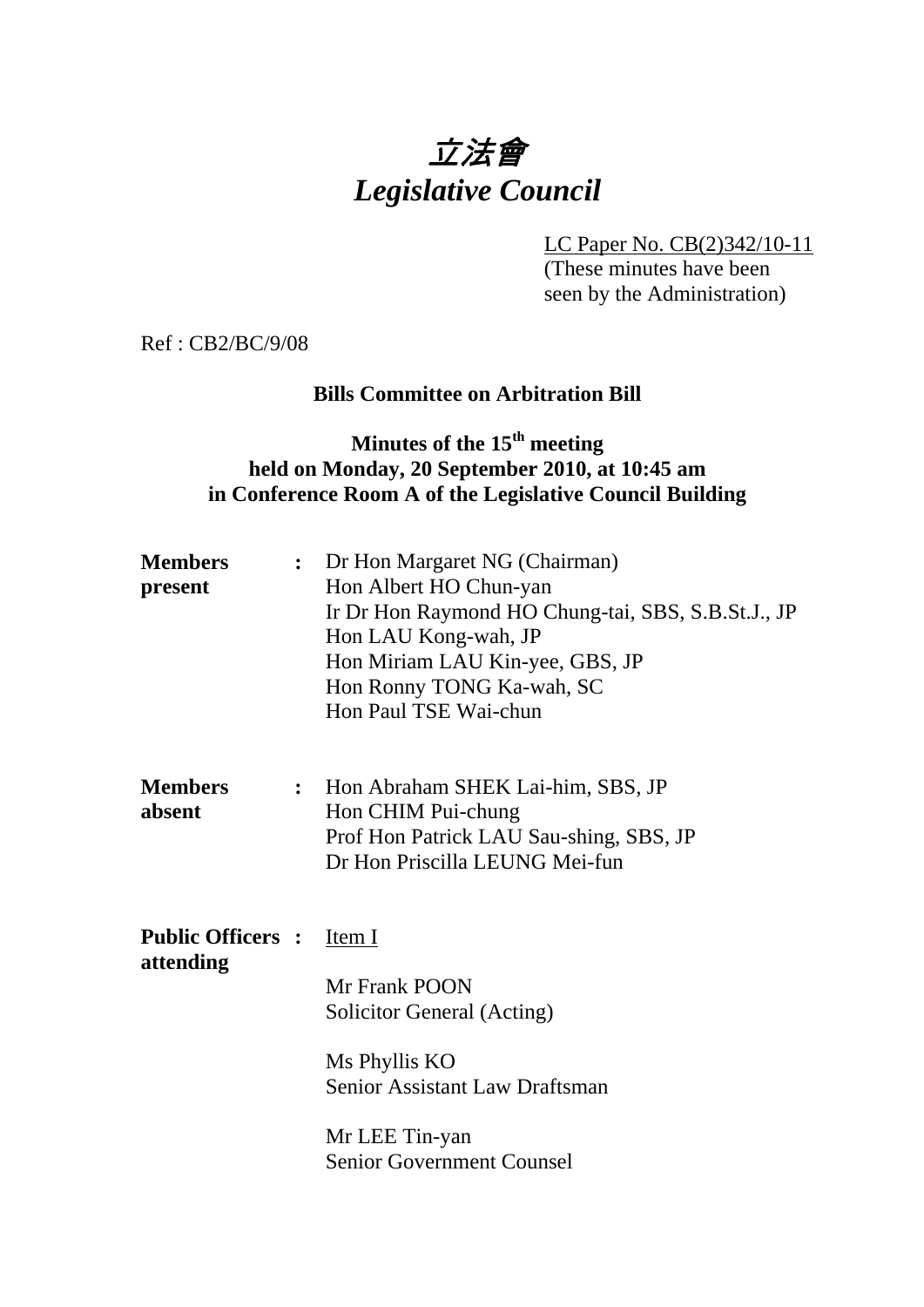|                               | Mr Christopher NG<br><b>Senior Government Counsel</b> |  |
|-------------------------------|-------------------------------------------------------|--|
|                               | Mr Peter SZE<br><b>Government Counsel</b>             |  |
| <b>Clerk</b> in<br>attendance | : Miss Betty MA<br>Chief Council Secretary (2) 4      |  |
| <b>Staff</b> in<br>attendance | : Mr Kelvin LEE<br>Assistant Legal Adviser 1          |  |
|                               | Ms Yvonne YU<br>Senior Council Secretary (2) 5        |  |
|                               | Miss Maggie CHIU<br>Legislative Assistant (2) 4       |  |

Action

#### **I. Meeting with the Administration**

[The Bill, LC Paper Nos. CB(2)2086/09-10(01) and CB(2)2262/09-10(01)]

The Bills Committee deliberated (index of proceedings attached at **Annex**).

2. The Administration took members through the Administration's responses to various issues raised at the last meeting arising from the draft Committee Stage amendments ("CSAs") to the Arbitration Bill as well as the revised draft CSAs [LC Paper No. CB(2)2086/09-10(01)]. Members were advised that the Administration would also propose to make a few additional technical amendments to the Bill as set out in its paper.

3. With reference to the proposed amendments to the Chinese version of clause 60(5) of the Bill, the Chairman said that while she raised no objection to the policy intent and the English drafting, she cast doubt as to whether the revised draft CSAs could reflect and define clearly the respective roles of the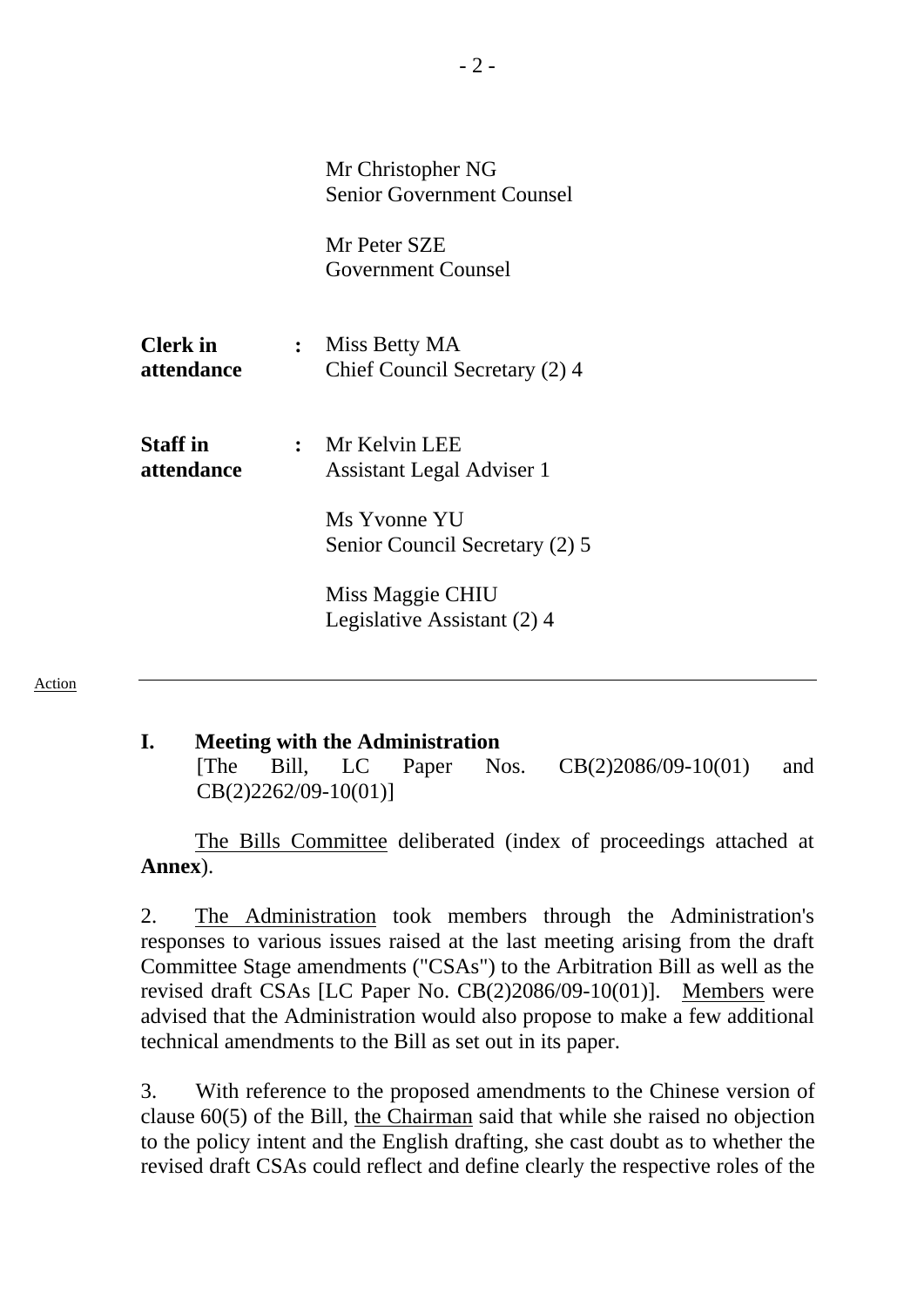Action

Admin

Court and the arbitral tribunal in relation to the orders concerned. After discussion, the Administration agreed to take into account members' views and further consider refining the Chinese version of clause 60(5). The Chairman added that the Secretary for Justice might wish to explain the policy intent of clause 60(5) in his speech to be delivered during the resumption of Second Reading debate on the Bill.

4. Members raised no question on other revised draft CSAs as well as the additional amendments proposed to the Bill.

5. The Chairman said that the Bills Committee had completed the scrutiny of the Bill and supported the resumption of the Second Reading debate on the Bill. Pending the Administration's response to members' suggested ways to further improve the Chinese version of clause 60(5) of the Bill, the Bills Committee would report its deliberations to the House Committee. Members agreed that the Administration's response would be circulated for consideration. Members also agreed that the Administration should highlight in its response the additional amendments proposed to the Bill, if any.

6. The Administration advised that it intended to resume the Second Reading debate on the Bill at the Council meeting on 3 November 2010. The Chairman advised that should members have no further comments on the Administration's response, the Bills Committee would submit its report to the House Committee on 22 October 2010. The Chairman added that the deadline for giving notice of CSAs would be 25 October 2010.

(*Post-meeting note*: Subsequent to the meeting, the Administration indicated that the proposed resumption date would be 10 November 2010.)

#### **II. Any other business**

7. There being no other business, the meeting ended at 11:27 am.

Council Business Division 2 Legislative Council Secretariat 18 November 2010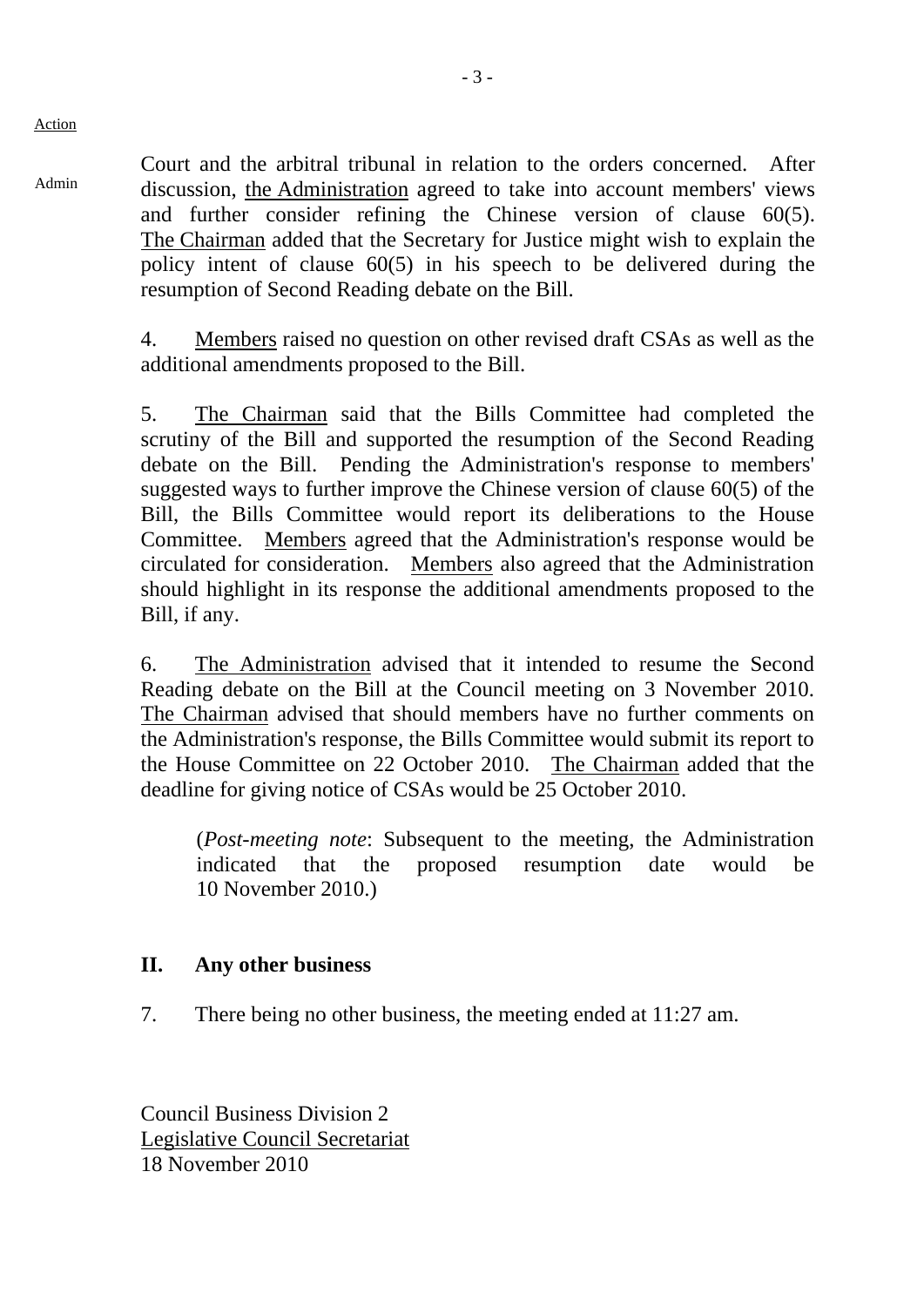### **Proceedings of the 15th meeting of the Bills Committee on Arbitration Bill on Monday, 20 September 2010, at 10:45 am in Conference Room A of the Legislative Council Building**

| <b>Time marker</b>                                | Speaker(s)                                                                                            | Subject(s)                                                                                                                                                                                                                                                                                                | <b>Action</b><br>required |  |  |  |  |
|---------------------------------------------------|-------------------------------------------------------------------------------------------------------|-----------------------------------------------------------------------------------------------------------------------------------------------------------------------------------------------------------------------------------------------------------------------------------------------------------|---------------------------|--|--|--|--|
| Agenda item $I$ – Meeting with the Administration |                                                                                                       |                                                                                                                                                                                                                                                                                                           |                           |  |  |  |  |
| $000000 - 000456$                                 | Chairman<br>Administration                                                                            | The Administration's response to various issues<br>raised at the meeting on 1 June 2010 arising from<br>the draft Committee Stage amendments ("CSAs") to<br>the Arbitration Bill<br>[LC Paper No. CB(2)2086/09-10(01)]                                                                                    |                           |  |  |  |  |
| $000457 - 000514$                                 | Chairman<br>Administration                                                                            | The Administration's advice that no amendment to<br>the draft CSAs in relation to clause $2(1)$ of the Bill<br>was necessary                                                                                                                                                                              |                           |  |  |  |  |
| 000515 - 000637                                   | Administration<br>Chairman                                                                            | The Administration's advice that it decided not to<br>propose further change to the draft CSAs in relation<br>to clause $8(2)$ of the Bill                                                                                                                                                                |                           |  |  |  |  |
| 000638 - 000757                                   | Administration<br>Chairman                                                                            | The Administration's suggestion of further refining<br>the Chinese equivalent to the English expression<br>"peremptory order" in clause $53(3)$ and (4) of the<br>Bill as "最後敦促令"                                                                                                                         |                           |  |  |  |  |
| 000758 - 002702                                   | Administration<br>Chairman<br>Mr LAU Kong-wah<br>Mr Ronny TONG<br>Mr Albert HO<br>Mr Paul TSE<br>ALA1 | The Administration was requested to further refine<br>the drafting of the Chinese version of clause $60(5)$                                                                                                                                                                                               | <b>Admin</b>              |  |  |  |  |
| 002703 - 003001                                   | Chairman<br>Administration<br>Mr Paul TSE<br>ALA1                                                     | The Administration's proposal to make a technical<br>amendment to clause $13(3)$ of the Bill after taking<br>into account further representation from the Hong<br>Kong International Arbitration Centre on the clause                                                                                     |                           |  |  |  |  |
| 003002 - 003139                                   | Administration<br>Chairman                                                                            | The Administration's proposal to amend the term<br>" 交 托 " to " 交 託 " in clause 24(1).<br>The<br>Administration also intended to change the term "委<br>托" to "委託" in that clause. Members noted that<br>the Administration would propose further similar<br>amendments to the Bill to achieve consistency |                           |  |  |  |  |
| 003140 - 003620                                   | Administration<br>Chairman<br>ALA1                                                                    | The Administration's proposal to introduce a further<br>amendment to rule $10(1)$ of the Arbitration<br>(Appointment of Arbitrators and Umpires) Rules<br>(Cap. 341 sub. leg. B) in order to rectify an existing<br>anomaly that was only discovered recently                                             |                           |  |  |  |  |